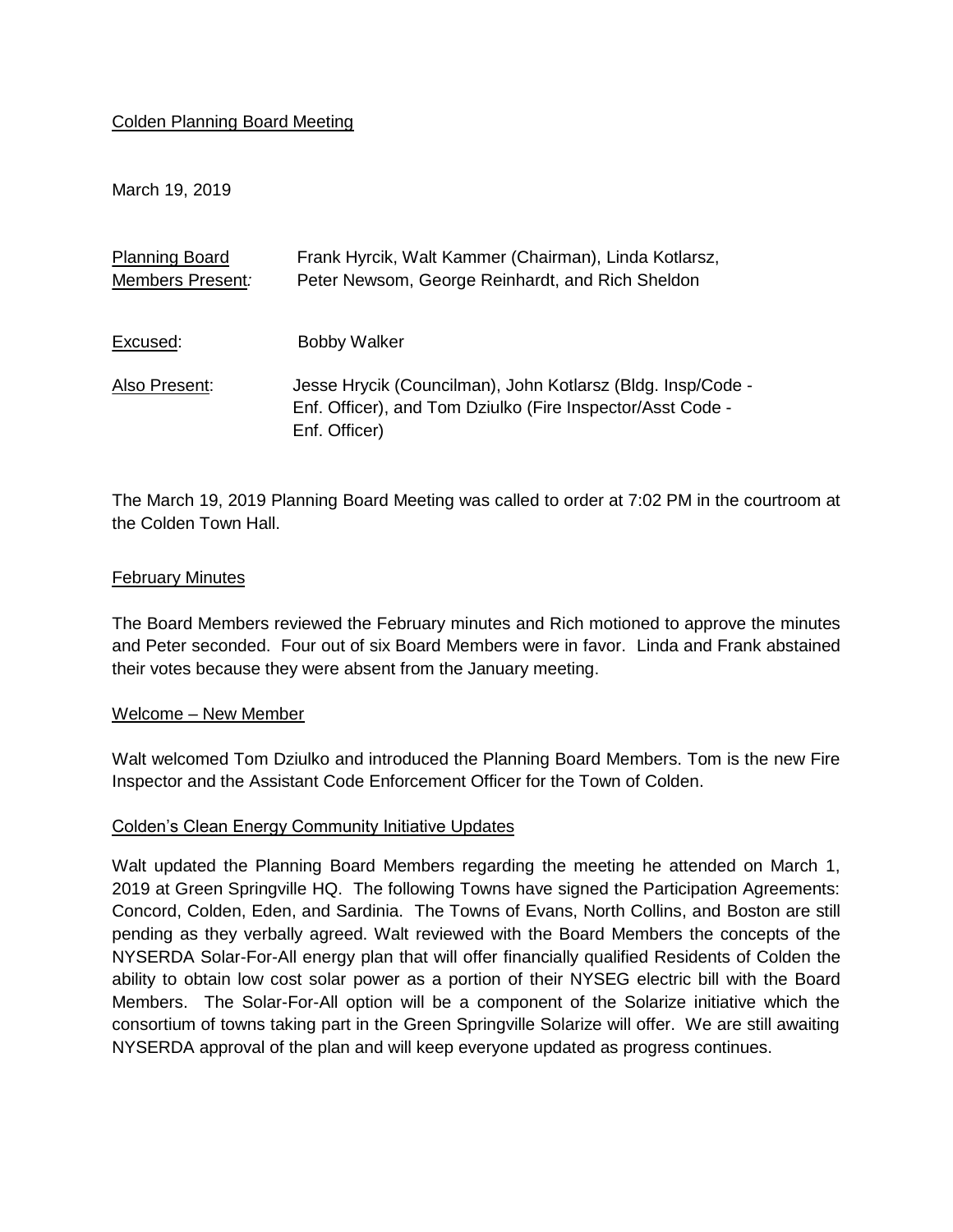The conversion of the 232 street lights to new LED technology is still scheduled for hopefully starting sometime in April, weather permitting. As previously indicated Colden's installation order is  $10<sup>th</sup>$  on the list of the 150 towns which have signed the LED conversion agreement with NYSEG based upon the last update from the utility.

### Planning Board Update at Town Board Workshop

Walt advised the Board Members that the Town Board hasn't given any updates regarding the recommendation for zoning changes by the Planning Board.

## Discussion on 2010 vs. 2015 Grass Height in Zoning (NYS & Colden)

Walt is waiting for the Town Attorney & Town Board to respond regarding the grass height in specific zoning areas.

### Introduction of new potential renewable energy issue to Planning Board and Town Board

Walt mentioned the concern of renewable energy storage facilities being proposed by Governor Cuomo and the NY-Sun program. They will want Colden to allow these projects in Agricultural zoning. Walt addressed his concern to John and Tom as new zoning code needs to be written as soon as possible. Walt will work with the Town Board and Town Attorney to have a code drafted.

# Container Buildings as Principal and/or Accessory Structures in Colden and Tree House Used as Residential

Walt is still waiting to hear back from the Town Board & Town Attorney regarding container buildings as principal and/or accessory structures and tree houses being used as Residential.

### Refine SUP Procedural Cases including Expedited SUP Renewals

Walt is still waiting to hear back from the Town Board regarding a desire to refine SUP procedural cases including expedited SUP renewals.

### Discussion of larger animals on non-confirming lots

Walt provided an attachment of the Holland Zoning requirements for fowl, hoofed, and nonhoofed animals received from Bobby's investigations. Walt asked the Board Members to think about the topic and will discuss at the next meeting. Walt will also try to review the topic with the Town Board and again with the Town Attorney who recommended we examine the Holland code.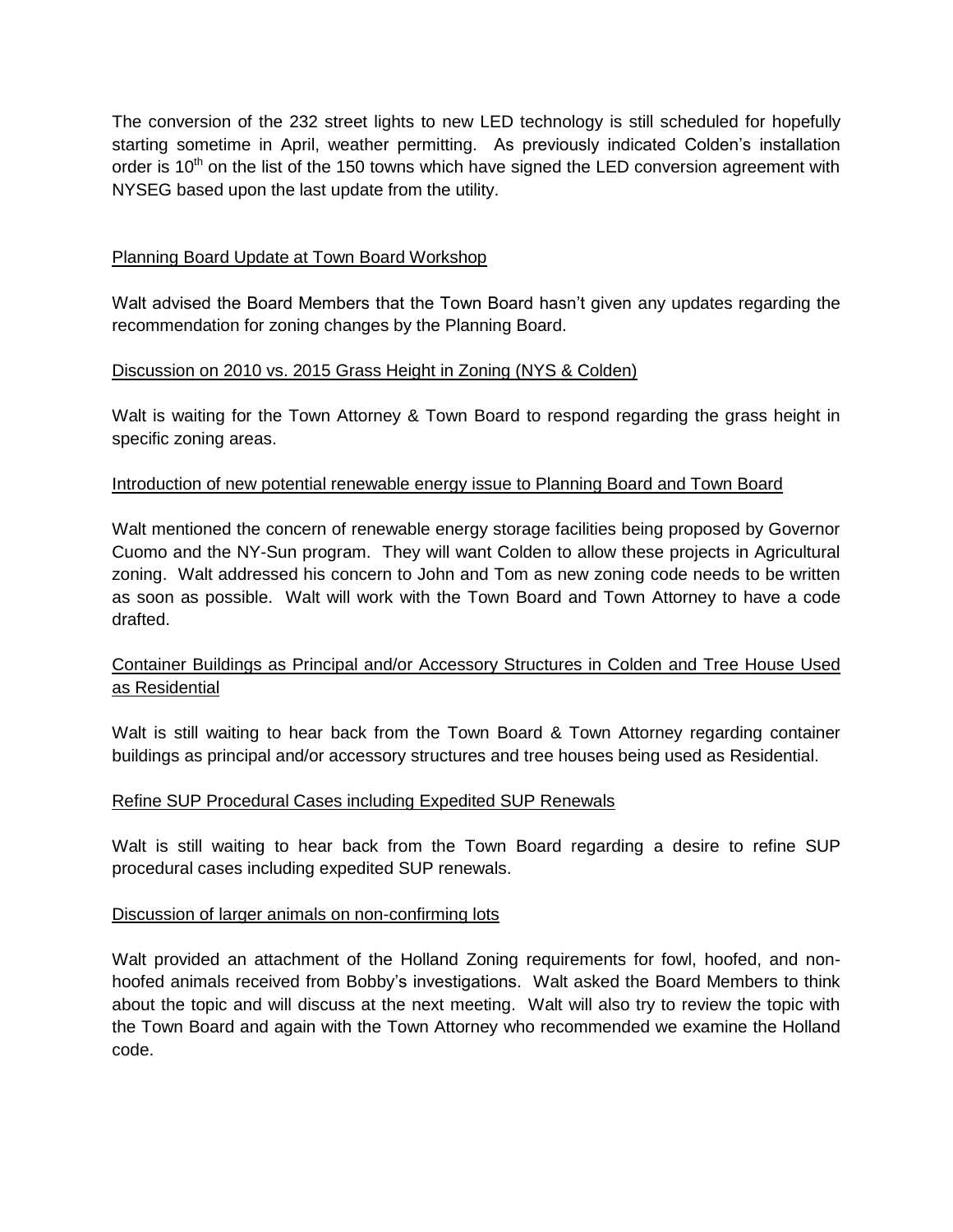## NYS SEQRA Changes Implemented and now in effect; Additional PB Training Planned

As stated in the January minutes: Walt will keep the Planning Board Members informed of new training sessions offered by Erie County or NY Dept. of State or NYS DEC.

# Discussion: Should Local Law be established regarding pending NYS Recreational Pot Initiatives?

Walt reviewed the concern for establishing zoning codes to define where retail/wholesale store fronts will be allowed in certain zoning areas. The concern of selling at a wholesale level was mentioned and Walt will review with the Town Board and if necessary Town Attorney prior to any recommendation from the Planning Board.

#### Flag lot cases, and do we need define flag lot viz-a-viz subdivision issues?

Walt addressed, once again, the concern of flag lots with John and Tom. The Code Enforcement department desires that this matter be formally resolved. As an example, Walt provided an attachment of the Marilla's zoning policy for flag lots. Walt suggested that to support Code Enforcement's requests the Town of Colden may want to adopt a few of the Marilla requirements. Walt will review with John and the PB will continue this discussion at our next meeting in April. It was mentioned that Colden's zoning originally had a similar concept called "pot-handle lots" which was removed over the years, and that created the present issue(s) for Code Enforcement.

### Zoning changes for 5G Cellular Equipment Installations

Walt reviewed the 5G cellular equipment installations with the Planning Board Members. The concern is that a code and fee schedule needs to be established before time runs out on a Federal FCC mandated period for fee establishment. A suggested fee schedule, per FCC presumptively acceptable criteria, will be submitted to the Town Board at the next workshop in April. After the Planning Board reaches a consensus for recommendation, we will also submit a zoning chapter draft to the Town Board at a future TB workshop. There are many critical issues to address in that new code to protect the Town and allow adequate reimbursement of Code Enforcement (permitting and inspections) for this significant equipment deployment in Colden. Walt will be attending a seminar by Verizon at the Clarence Town Hall on March 22, 2019. Walt asked for the Planning Board Members to call him if they are interested in attending.

### Old Item Wrap-up

Walt attended the 27<sup>th</sup> Annual Rural Landowners Workshop that was held in Yorkshire on March 2, 2019 sponsored by the Cornell cooperative Extension of Alleghany County (with participation by the NY Forest Owners Association). Walt mentioned that it was informative and coveredthe many invasive species attacking our hardwoods. Walt asked for Planning Board Members to contact him if they would like to review the material from workshop.